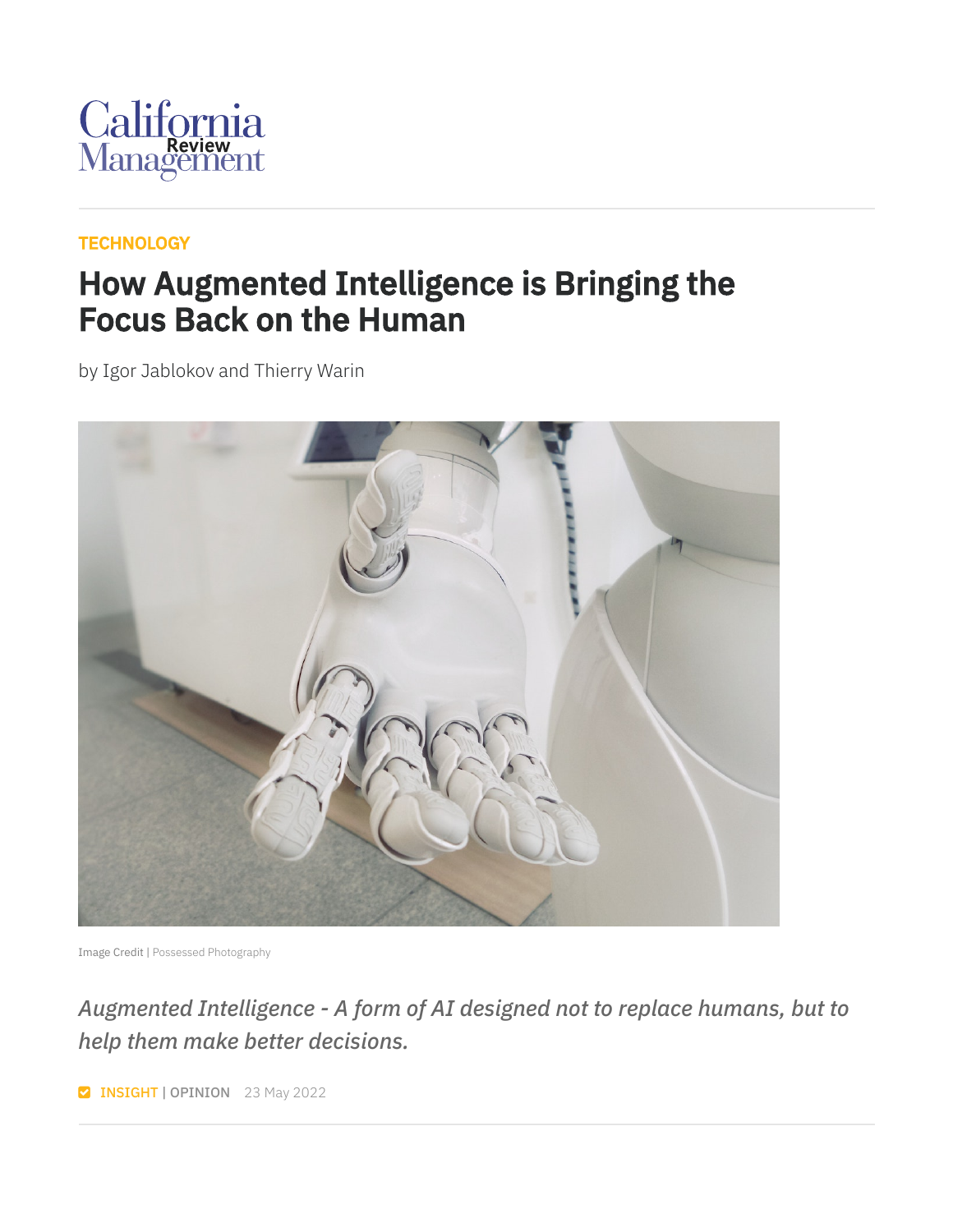The influence of artificial intelligence (AI) on the global workforce is a touchy subject loaded with passion, urgency and, ultimately, uncertainty. Academics and businesses cannot avoid discussing and preparing for this transformation, taking practical steps such as reallocating financial resources, investing in worker training, and expanding AI education (**[Fleming,](https://hbr.org/2020/03/ai-is-changing-work-and-leaders-need-to-adapt)** 2020). However, the influence of AI on the workforce has another significant story to tell: one that demonstrates how AI can not only boost market share but also actually increase opportunity and need for human labor.

#### RELATED CMR ARTICLES

**"Implementing a Digital Strategy: Learning from the Experience of Three Digital [Transformation](https://doi.org/10.1177/0008125620934864) Projects"** by Correani, Alessia, Alfredo De Massis, Federico Frattini, Antonio Messeni Petruzzelli, & Angelo Natalicchio. (Vol. 62/4) 2020.

This is the hopeful promise of augmented intelligence, a form of AI designed not to replace humans, but to help them make better decisions.

Ironically, the robotic innovations in  $AI$  – specifically those bots trained to think like humans and mimic human expression — continue to attract the majority of the popularized mainstream and social media attention. However, it is AI's ability to *assist and improve* human decision-making and tasks — not replace them — that is leading commercial adoption by helping drive operational value, define risk, manage people and formulate strategy (**de [Marcellis-Warin,](https://cmr.berkeley.edu/2020/02/ai-fog-of-war/) Munoz, Warin, 2020**).

As an example, AI adoption since 2020 has been the fastest among organizations located in emerging countries, such as China, the Middle East, and North Africa — and, most importantly, the use of AI in contact centers and customer service is a top use case for these global companies (**[McKinsey](https://www.mckinsey.com/business-functions/mckinsey-analytics/our-insights/global-survey-the-state-of-ai-in-2021) 2021**).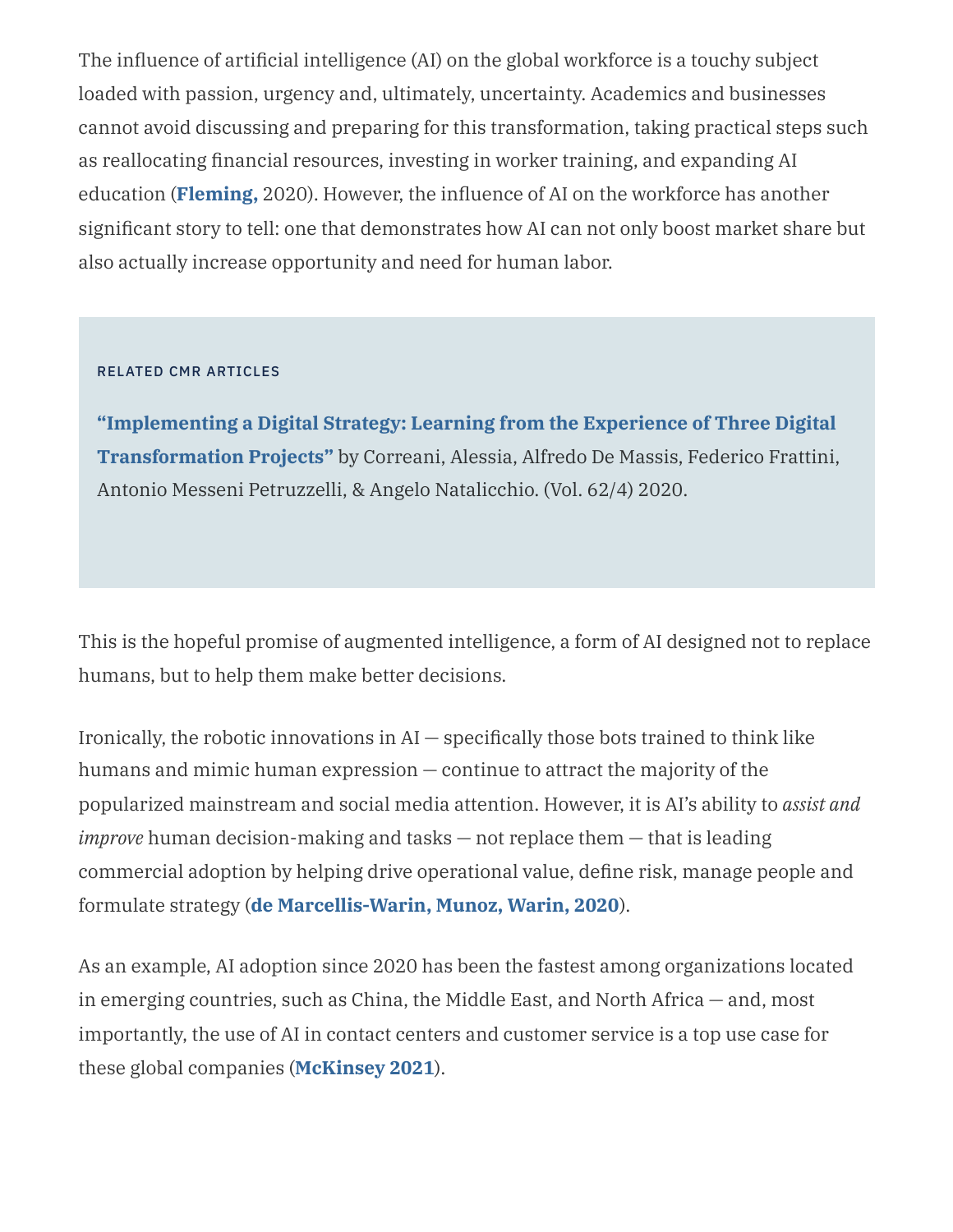AI for customer care is growing as emerging professions reflect the importance of highquality human interaction in the future economy. **[Gartner](https://www.gartner.com/document/4007924?ref=solrAll&refval=311216765)** cites the benefits of AI to "create optimal customer and agent experiences" as one of its three recommended areas of focus for service leaders. This use case for artificial intelligence provides automated (via chatbots) or AI-assisted (via human agents) services to answer questions and solve problems, or augment and assist, in the human need for knowledge.

# Artificial intelligence of the Augmented Kind

While AI innovations and research are primarily focused on *mimicking* human thought, reasoning, and creativity, it is essential to consider further how these advancements can *improve* human experiences, such as those that support people in the needs of their daily personal and professional lives. These technologies can reduce repetitive and low-value tasks and allow people to focus their mental efforts on higher-value tasks and creative endeavors.

However, are advancements in artificial intelligence actually moving in an assistive, human-centric direction? The answer is yes, but it comes with a warning: Advancements in augmentation are in danger of losing momentum because as a society, we are overly fixated on automation and machine comprehension — and these developments may overtake the focus on augmentation.

On machine comprehension, the work on System 1 and System 2 thinking by Daniel Kahneman, winner of the Nobel Memorial Prize in Economic Sciences, is enlightening in this context:

System 1 thinking is fast, intuitive, and works on its own. System 2 thinking is slower, more deliberative, and more analytical. Humans use System 2 thinking to solve abstract issues, manage unfamiliar circumstances, and determine the appropriateness of their actions in social contexts.

Although the System 1/System 2 paradigm was established to explain the human mind, it may equally be used to describe artificial intelligence today: The most advanced artificial intelligence systems available today excel at System 1 activities but struggle with System 2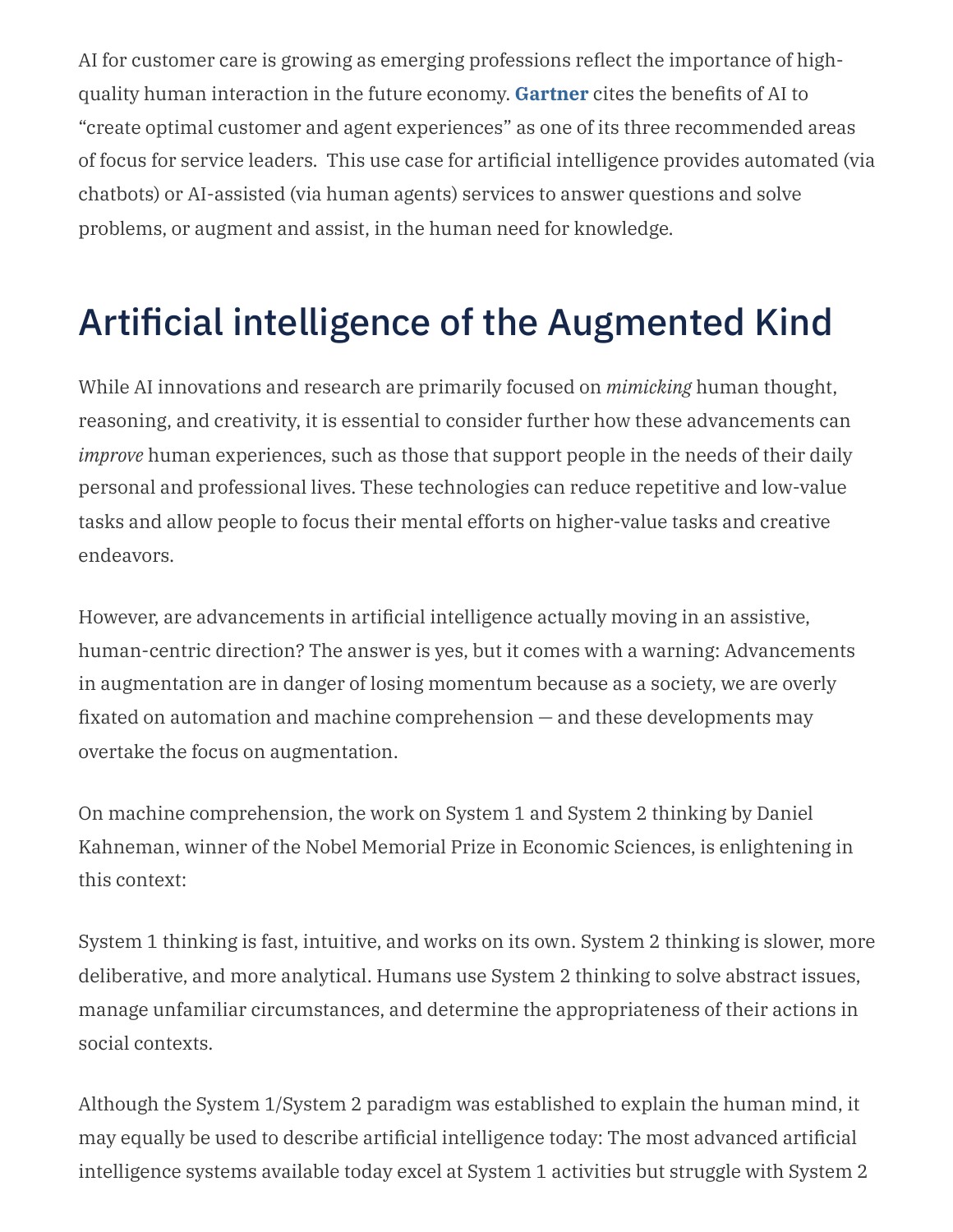tasks. To progress AI and make it more human, its ability to think analytically must be enhanced. Algorithms will comprehend cause and effect and operate worldwide to acquire knowledge with system 2 AI. Today, we can exploit AI's System 1 capabilities in conjunction with a human's natural System 2 thinking to enable, for example, AI-assisted retrieval of complicated kinds of information in the workplace, or customer and technical support scenarios.

Currently, the research field is studying how to bridge System 1 and System 2 thinking. While AI was originally focused on data analysis, it has developed to include data creation with generative adversarial networks and variational auto-encoders (Goodfellow et al., 2014). Recently, a series of Large Language Models (LLMs) have been proposed (Brown et al., 2020; Thoppilan et al., 2022, Hoffman et al., 2022). For instance, Chinchilla, Gopher, Jurassic-1, Megatron-Turing NLG or GPT-3 are redefining what is possible in natural language processing, and transformers are trained to generate texts or images from massive datasets (Vaswani et al. 2017). The largest dense language models now contain over 500 billion parameters, though DeepMind's Chinchilla has *only* 70 billion parameters, but 4 times more training tokens than most of the LLMs.

In an augmented intelligence context, LLMs can be used to automate the summarization of large amounts of text-based information (for example, agent-assisted customer service based on product documentation for an enterprise software platform) and to generate paraphrases, or alternative variations of answers, to broaden the range of questions that a chatbot can automatically answer. The irony is that as these innovations increasingly emphasize autonomous functionality and how to mimic human intelligence, the most productive AI applications — and those that can most pragmatically and most quickly be incorporated throughout an enterprise and with the least risk — are those that partner with and improve, or augment, the human experience within the company.

## Conclusion: Augmentation at the Edge of Work

An augmented organization is simply better positioned to outrun its competition.Augmented intelligence is an attainable, high-value, and low-risk application of AI. It can bring richer, more efficient, and more satisfying experiences to employees,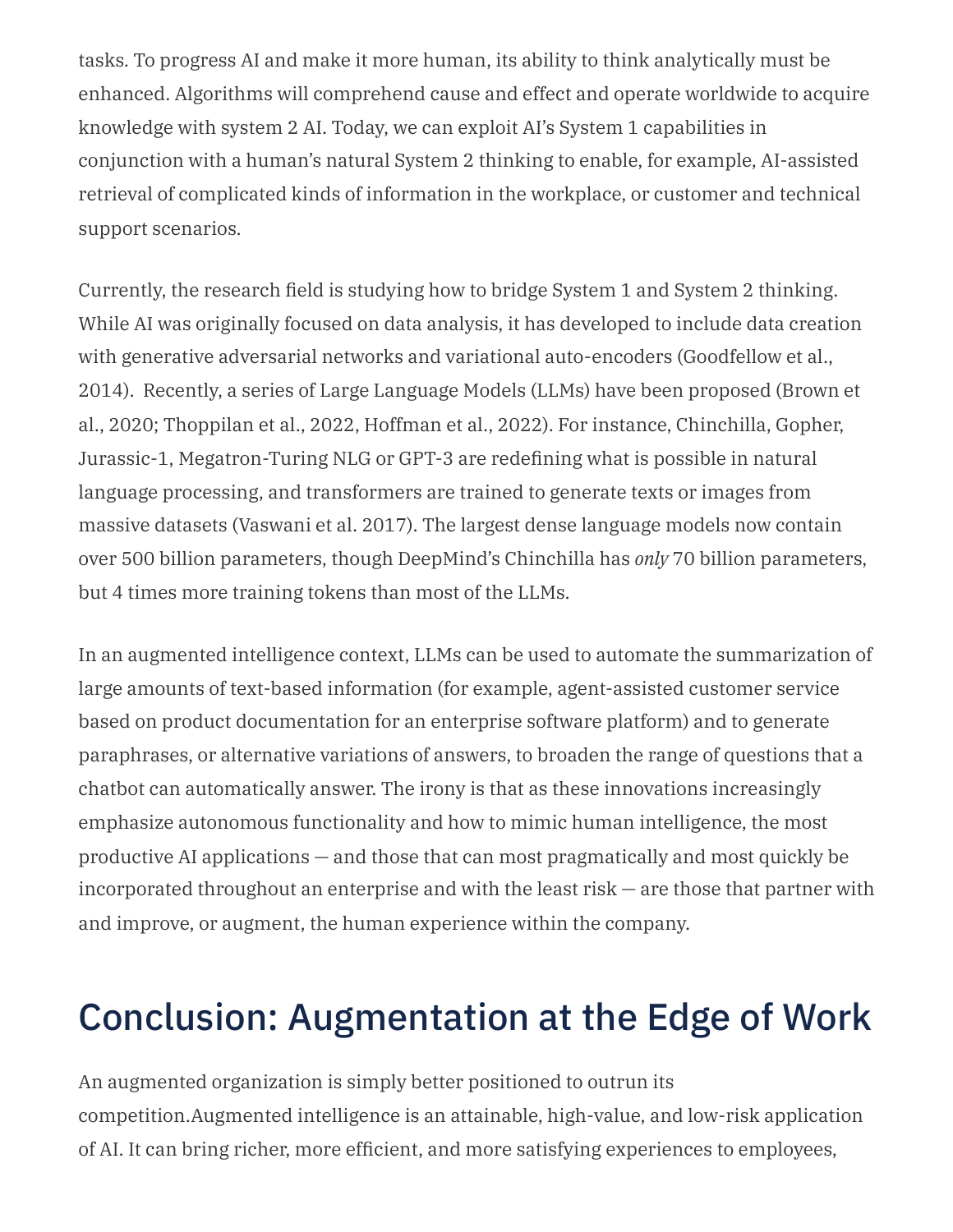customers, and anyone who needs to get faster access to what has become an unwieldy amount of information.

Cloud computing has enabled the scaling of these experiences such that it is now realistic to place AI applications onto the desktop of every knowledge worker, customer service agent, and on the mobiles of every worker in the field.

In effect, we can see augmented intelligence as a way to create and distribute knowledge for the assistance and improvement of human experiences. This approach brings increased innovation and market share — and ultimately drives higher quality opportunities for the human workforce.

### References

Brown, T.B., Mann, B., Ryder, N., Subbiah, M., Kaplan, J., Dhariwal, P., Neelakantan, A., … & Amodei, D. (2020). Language Models are Few-Shot Learners. *ArXiv, abs/2005.14165*.

de Marcellis N., Munoz, J. M. and Warin T. (2020) **"AI in Business: Seeing through the Fog of War"**, *California Management Review Insights*, [**DOI: [10.6084/m9.figshare.11887044.v1](https://cmr.berkeley.edu/2020/02/ai-fog-of-war/)**]

Fleming, M. (2020) "AI Is Changing Work — and Leaders Need to Adapt" *Harvard Business Review*, Business Education, March, https://hbr.org/2020/03/ai-is-changing-work-andleaders-need-to-adapt

Goodfellow, I. J., Shlens, J., & Szegedy, C. (2014). Explaining and harnessing adversarial examples. *arXiv preprint arXiv:1412.6572*.

Hoffmann, J., Borgeaud, S., Mensch, A., Buchatskaya, E., Cai, T., Rutherford, E., … & Sifre, L. (2022). Training Compute-Optimal Large Language Models. *arXiv preprint arXiv:2203.15556*.

Kahneman, D. (2011). *Thinking, fast and slow*. Farrar, Straus and Giroux.